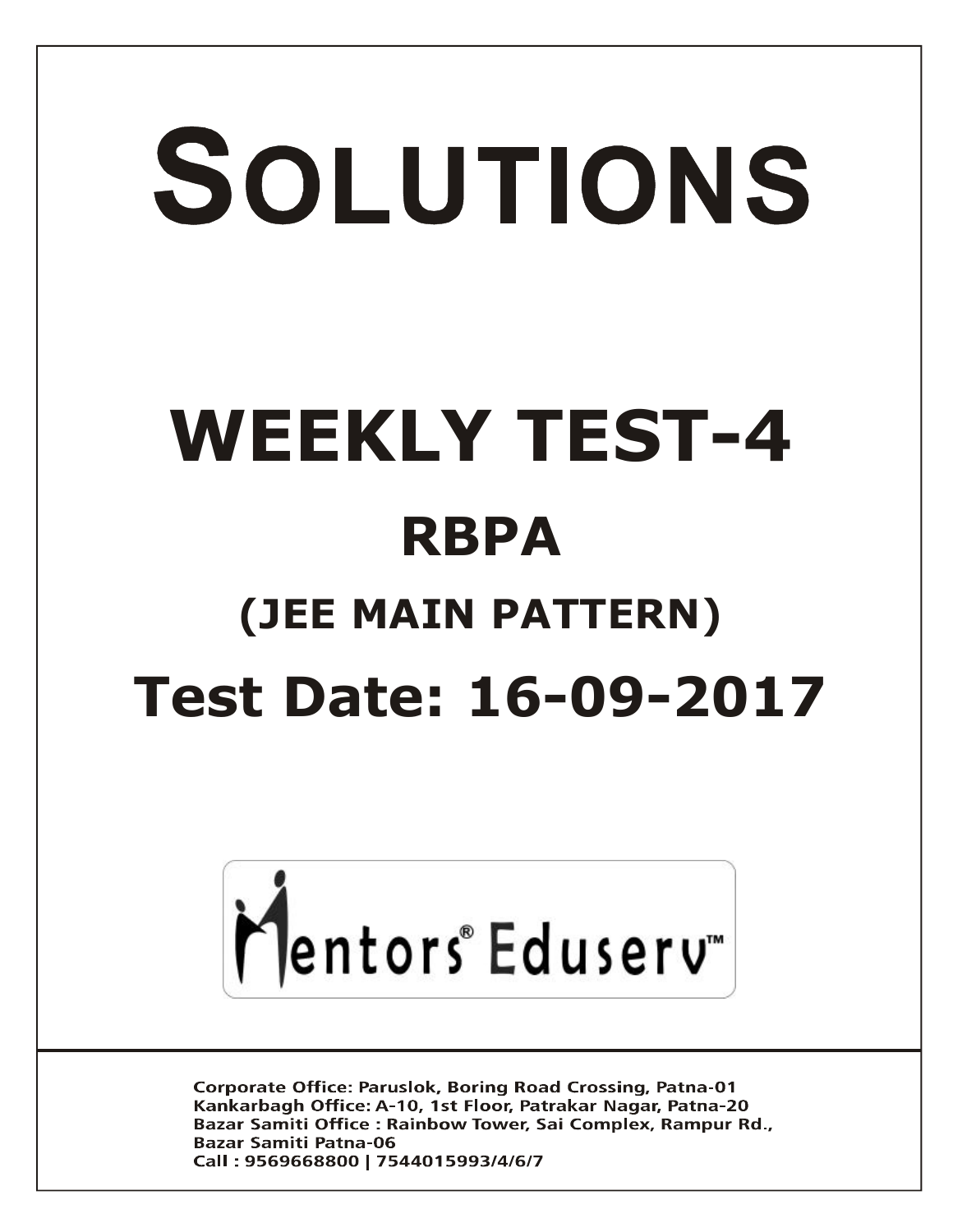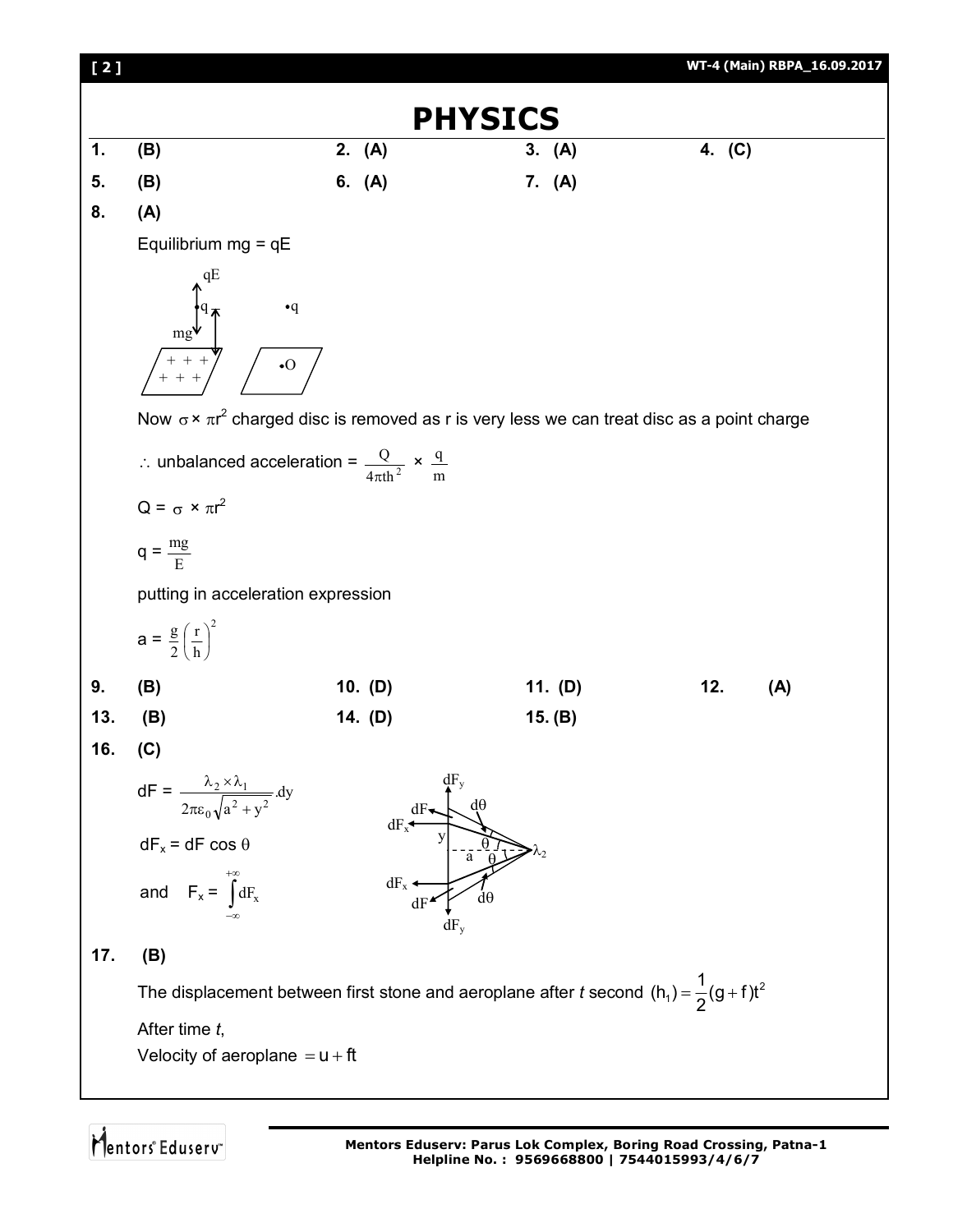Velocity of first stone  $= u - gt$ 

Where *u* is velocity of aeroplane when first stone is dropped.

The relative speed of second stone with respect to first stone  $= (u + ft) - (u - gt)$ 

$$
= (g + f)t
$$

The relative displacement between first and second stone after time  $t'(h_2)$ 

$$
= (g + f)tt'
$$

$$
h_1 + h_2 = \frac{1}{2}(g + f)t^2 + (g + f)tt' = \frac{1}{2}(g + f)(t + 2t')t
$$

## **18. (A)**

$$
S_1 = \frac{1}{2}a(p-1)^2, S_2 = \frac{1}{2}ap^2; \quad S = \frac{1}{2}a\Big[2(p^2 - p + 1) - 1\Big] = S_1 + S_2
$$

# **19. (C)**

Fractional loss in velocity = 
$$
\frac{v_1 - v_2}{v_1}
$$
 =  $1 - \frac{v_2}{v_1}$  =  $1 - \sqrt{\frac{2g \times 1.8}{2g \times 5}}$  =  $1 - \frac{3}{5} = \frac{2}{5}$ .

**20. (C)**

h = ut + 
$$
\frac{1}{2}
$$
gt<sup>2</sup>  $\Rightarrow$  25 = ut - 5t<sup>2</sup>  
\n5t<sup>2</sup> - ut + 25 = 0  $\Rightarrow$  t<sub>1</sub> + t<sub>2</sub> =  $\frac{u}{5}$ ; t<sub>1</sub>t<sub>2</sub> = 5  
\n(t<sub>1</sub> - t<sub>2</sub>)<sup>2</sup> = (t<sub>1</sub> + t<sub>2</sub>)<sup>2</sup> - 4t<sub>1</sub>t<sub>2</sub>  
\n16 =  $\frac{u^2}{25}$  - 20  $\Rightarrow \frac{u}{5}$  = 6  $\Rightarrow$  u = 30 m/s  
\n21. (D)

$$
h = \frac{1}{2}gt_1^2; \quad 2h = \frac{1}{2}g(t_1 + t_2)^2 \text{ and } 3h = \frac{1}{2}g(t_1 + t_2 + t_3)^2
$$
  
i.e.,  $t_1:(t_1 + t_2):(t_1 + t_2 + t_3) = 1: \sqrt{2}:\sqrt{3}$   
or  $t_1: t_2 + t_3 = 1: (\sqrt{2} - 1): (\sqrt{3} - \sqrt{2})$ 

$$
22. (D)
$$

$$
\frac{d|\vec{v}|}{dt}
$$
 is the tangential acceleration.

**23. (A)**

The equation of velocity is  $v = \frac{1}{48} s + 3$ 10  $=\frac{1}{40}$  S + 3

**Mentors Eduserv: Parus Lok Complex, Boring Road Crossing, Patna-1 Helpline No. : 9569668800 | 7544015993/4/6/7**

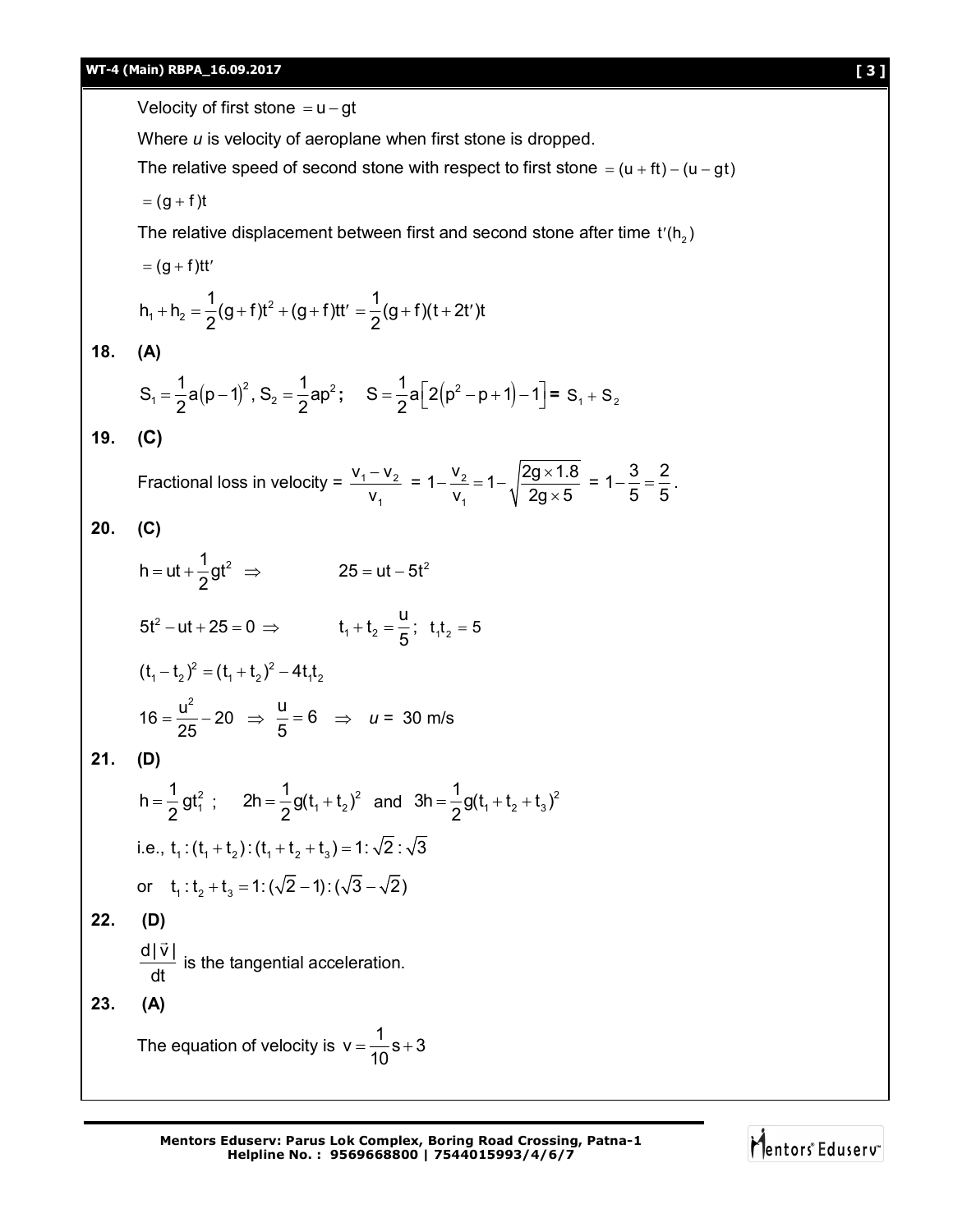$$
a = v \frac{dv}{ds} = \left(\frac{1}{10} s + 3\right) \left(\frac{1}{10}\right), \ a = \frac{1}{100} s + \frac{3}{10}
$$

# **24. (B)**

At any instant of time, let the length of the string  $BP = I_1$  and the length  $PA = I_2$ . In a further time *t*, let *B* move to the right by *x* and *A* move down by *y*, while *P* moves to the right by *ut*. As the length of the string must remain constant.

$$
l_1 + l_2 = (l_1 - x + ut) + (l_2 + y)
$$
  
or  $x = ut + y$   
or  $x = u + y$ 

 $\dot{x}$  = speed of *B* to the right =  $v_B$ ,  $\dot{y}$  = downward speed of *A* =  $v_A$ 

$$
\therefore \quad v_B = u + v_A \, .
$$

Also  $\dot{v}_B = \dot{v}_A$  or  $a_B = a_A$ 

### **25.: (D)**

Block *B* again comes to rest when speed of *A* = speed of *C*

$$
v_A = 6t^2
$$
,  $v_c = 3t$ ,  $6t^2 = 3t$ ,  $t = \frac{1}{2}s$ 

## **26. (D)**

$$
A_1 = \frac{1}{2}(2+4) \times 1 = 3m
$$
  
\n
$$
A_2 = \frac{1}{2}(2+1) \times 4 = 6m
$$
  
\n
$$
A_3 = \frac{1}{2}(2 \times 4) = 4m
$$
  
\n
$$
A_4 = \frac{1}{2}(2 \times 6) = 6m
$$

*A*1  $A_2$   $A_4$ *A*3

Distance travelled in 7 s =  $A_1 + A_2 + A_3 + A_4$  = 19 m

Average speed = 
$$
\frac{19}{7}
$$
 m/s

$$
27. (A)
$$

This is the situation similar to elastic collision of ball impinging on floor and bouncing back.

$$
28. (D)
$$

$$
29. (A)
$$

30. 
$$
s = t^3 - 6t^2 + 3t + 4
$$
,  $v = \frac{ds}{dt} = 3t^2 - 12t + 3$ ,  
\n $a = \frac{dv}{dt} = 6t - 12$ ; a is zero at  $t = 2$   
\n $v(t = 2) = 3 \times 4 - 12 \times 2 + 3 = -9$  m/sec  
\n $\therefore$  (B)

Mentors<sup>e</sup> Eduserv<sup>-</sup>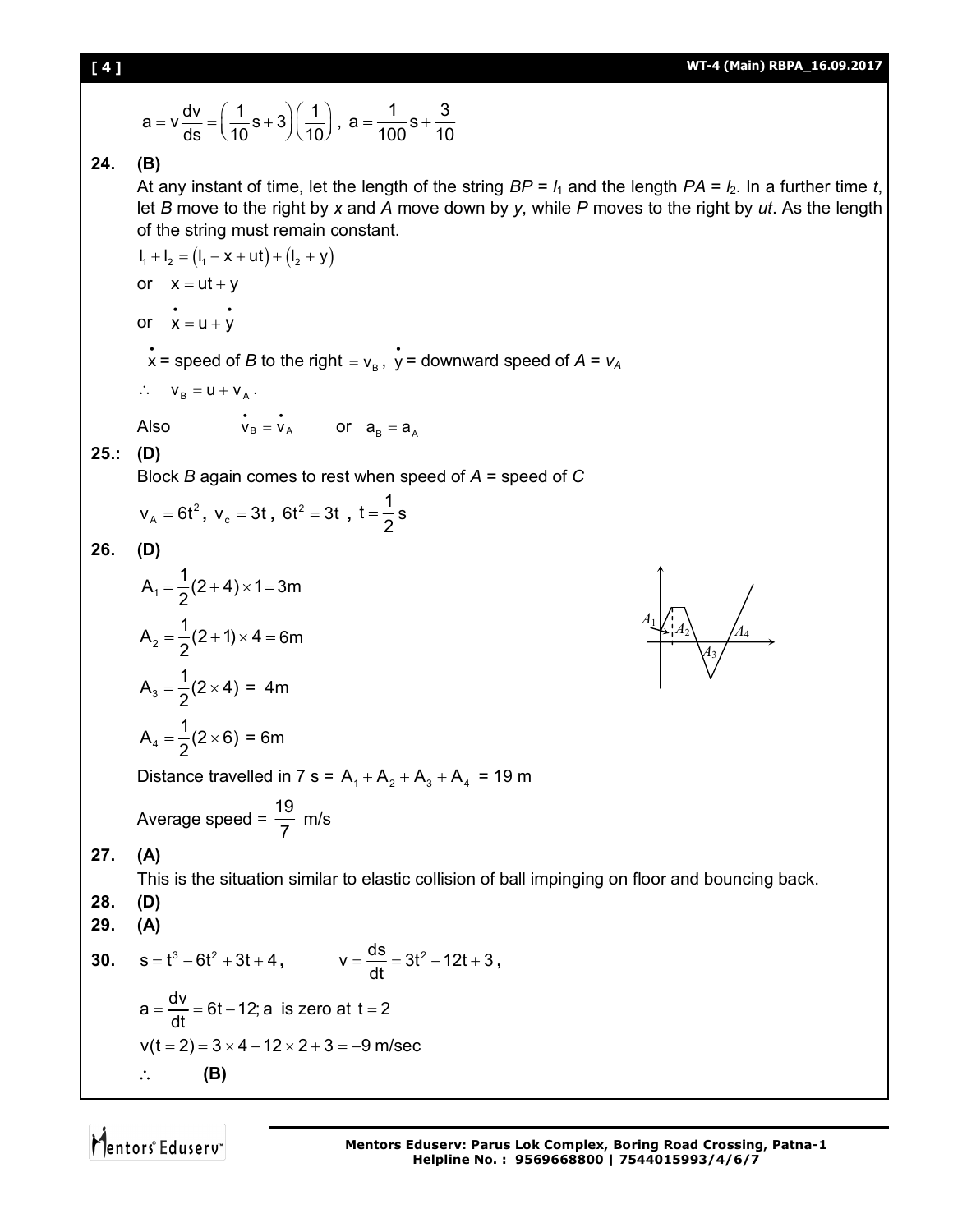#### **WT-4 (MAIN) RBPA\_16.09.2017** [ **5** ]

# **CHEMISTRY**

**31. (B)**

We have  $\frac{r_r v_r}{T_r}$  $\frac{P_r V_r}{T} = 2$ T  $=$  $\Rightarrow$  $\frac{c}{c}$   $\frac{v_{c}}{c}$   $\rightarrow$   $\frac{rv}{c}$  .  $\frac{v_{c}}{c}$ c <sup>v</sup>c c P V  $\frac{P_c V_c}{T} = 2 \Rightarrow \frac{PV}{T} \cdot \frac{T_c}{P_c \cdot V_c} = 2$ T  $\ddot{\phantom{0}}$  $=2 \Rightarrow \frac{1}{\pm} \cdot \frac{c}{\pm} = 2$  $\ddot{\phantom{0}}$  $\Rightarrow \frac{1 \times V}{300} \times \frac{8}{3R} = 2$   $\left| \frac{r_c v_c}{RT} \right|$ c  $\frac{1 \times V}{200} \times \frac{8}{20} = 2$   $\left(\frac{P_c V_c}{2T}\right) = \frac{3}{2}$ 300 3R RT<sub>c</sub> 8  $rac{\times V}{800} \times \frac{8}{3R} = 2$   $\left(\frac{P_c V_c}{RT_c} = \frac{3}{8}\right)$  $\Rightarrow$  V =  $\frac{900R}{4}$  = 18.47 litre 4  $=\frac{30011}{4}=1$ For 2 mole of gas volume occupied = 2V =  $\frac{900R}{2}$  = 36.95 litre 2  $=$ **32. (B)**  $P = 1$  atm = 1.013  $\times$  10<sup>5</sup> N/m<sup>2</sup>  $\Delta V = (2.5 - 2) = 0.5$  litre = 0.5  $\times$ 10<sup>-3</sup> m<sup>3</sup>  $W = -P\Delta V = -1.01 \times 10^5 \times 0.5 \times 10^{-3} \text{ J} = -50.5 \text{ J}$  $\Delta U = q + w = 300 - 50.5 = 249.5$ **33. (D)** Fe + 2HCl  $\longrightarrow$  FeCl $_2$  + H $_2$ Thus mole of  $H_2$  = 1 The work is done against external pressure by  ${\sf H}_2$  which pushes a pressure of 1 atm  $W = -P\Delta V = -\frac{\Delta n_g}{P}RT = -1 \times 0.0821 \times 300 = -24.63 L - atm$ **34. (B)**  $W = -P\Delta V = -3 \times 1.013 \times 10^5 \times 2 \times 10^{-3} = -607.8$  J this work is used in heating water thus  $-W = q = m s \Delta T$ 607.8 = 10 ×18 × 4.184  $\times$   $\Delta$ T  $\Delta T = 0.81$  $\therefore$  Final Temp. = 290 + 0.81 = 290.81 K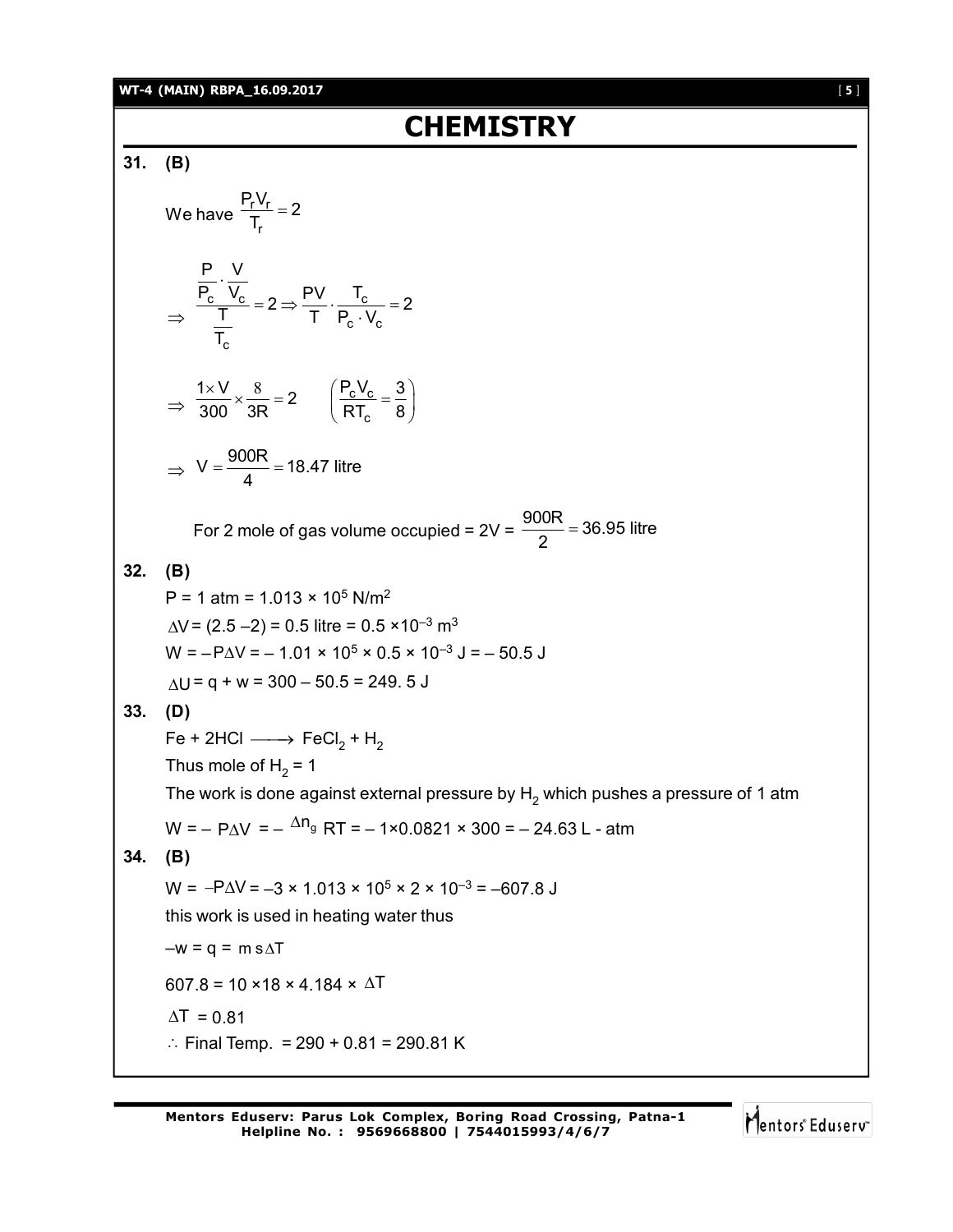| 6 ] |                                                                                                  | WT-4 (MAIN) RBPA_16.09.2017 |
|-----|--------------------------------------------------------------------------------------------------|-----------------------------|
| 35. | (A)                                                                                              |                             |
|     | $\frac{V}{T}$ = constant                                                                         |                             |
|     | $P = constant$                                                                                   |                             |
|     | $W = -P(V_f - V_i) = -nR\Delta T$                                                                |                             |
|     | $q = nCP \Delta T$                                                                               |                             |
|     | $\frac{q}{ w } = \frac{nC_P\Delta T}{nR\Delta T} = \frac{C_P}{R} = \frac{5}{2}$                  |                             |
| 36. | (D)                                                                                              |                             |
|     | $\Delta H = \Delta E + (P_2 V_2 - P_1 V_1) = 60 + (20 - 6) = 60 + 14 = 74$                       |                             |
| 37. | (B)                                                                                              |                             |
|     | For monoatomic gas $C_v = \frac{3}{2}R$                                                          |                             |
|     | $\therefore C_p = \frac{5}{2}R$                                                                  |                             |
|     | : $\Delta H = nC_p \Delta T$                                                                     |                             |
|     | $=5\times\frac{5}{2}R.200$                                                                       |                             |
|     | $= 2500R = 20.8KJ$                                                                               |                             |
| 38. | (D)                                                                                              |                             |
|     | $P \alpha D \Rightarrow P = KD$                                                                  |                             |
|     | $V = \frac{4}{3}\pi \left(\frac{D}{2}\right)^3 = \frac{1}{6}\pi D^3$                             |                             |
|     | $dV = \frac{1}{2} \pi D^2 dD$                                                                    |                             |
|     | $\therefore$ W = $\int_{D_1}^{D_2} P dv = \int K D \cdot \frac{1}{2} \pi D^2 dD$                 |                             |
|     | $W = \frac{1}{2} \pi K \int_{D_1}^{D_2} D^3 dD = \frac{1}{8} \pi K \left[ D_2^4 - D_1^4 \right]$ |                             |
|     |                                                                                                  |                             |

Mentors<sup>e</sup> Eduserv<sup>-</sup>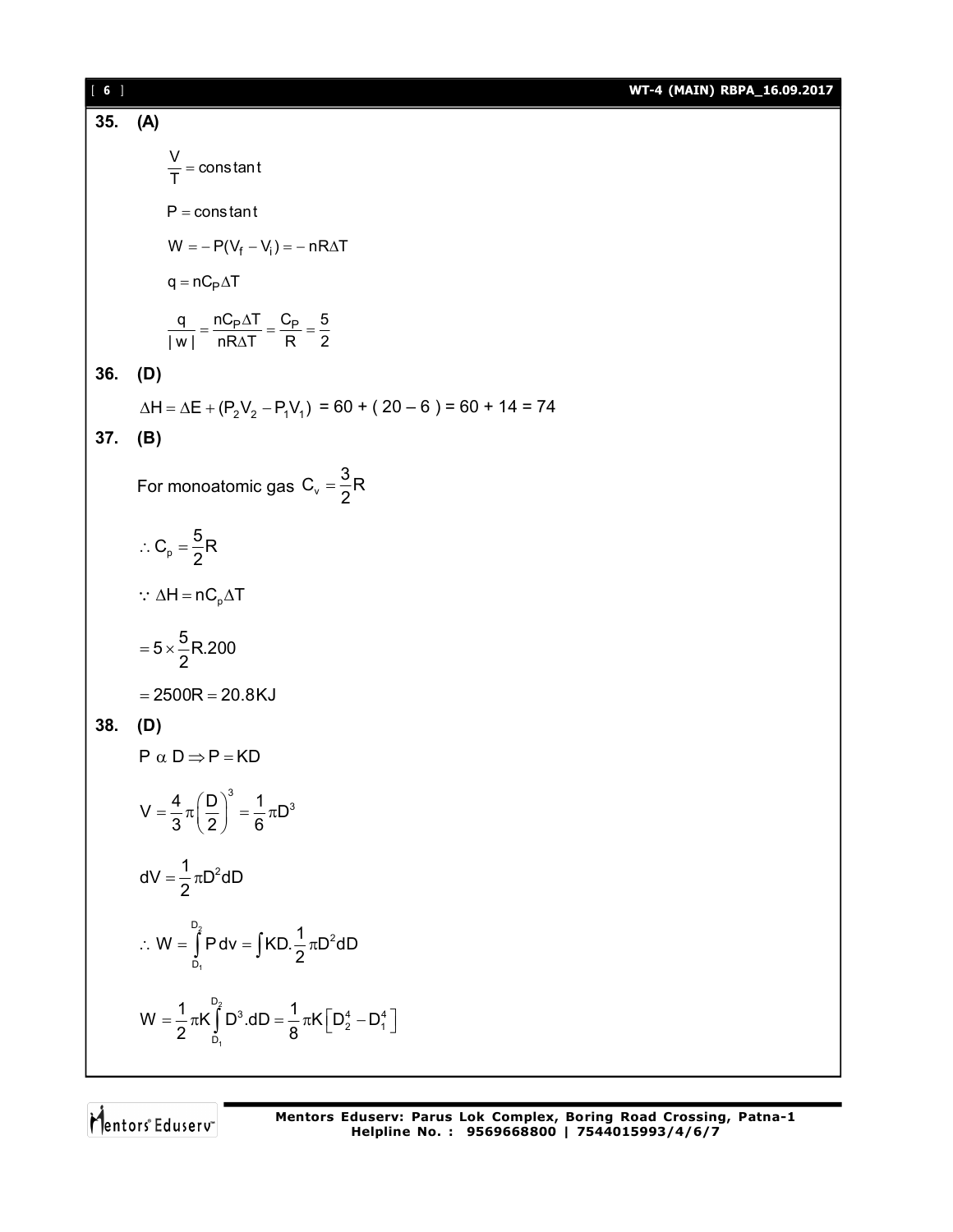#### **WT-4 (MAIN) RBPA\_16.09.2017** [ **7** ]



Mentors<sup>e</sup> Eduserv<sup>®</sup>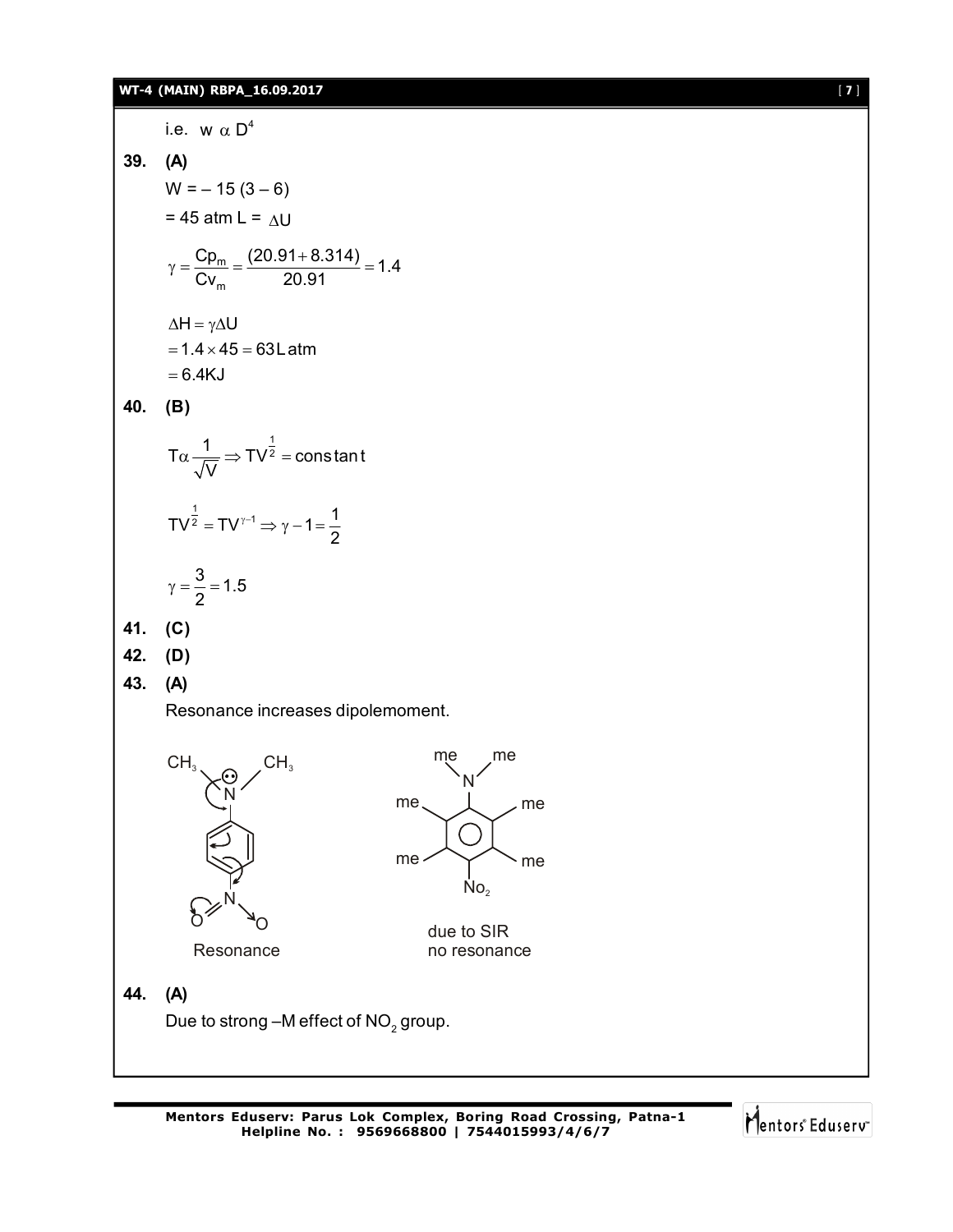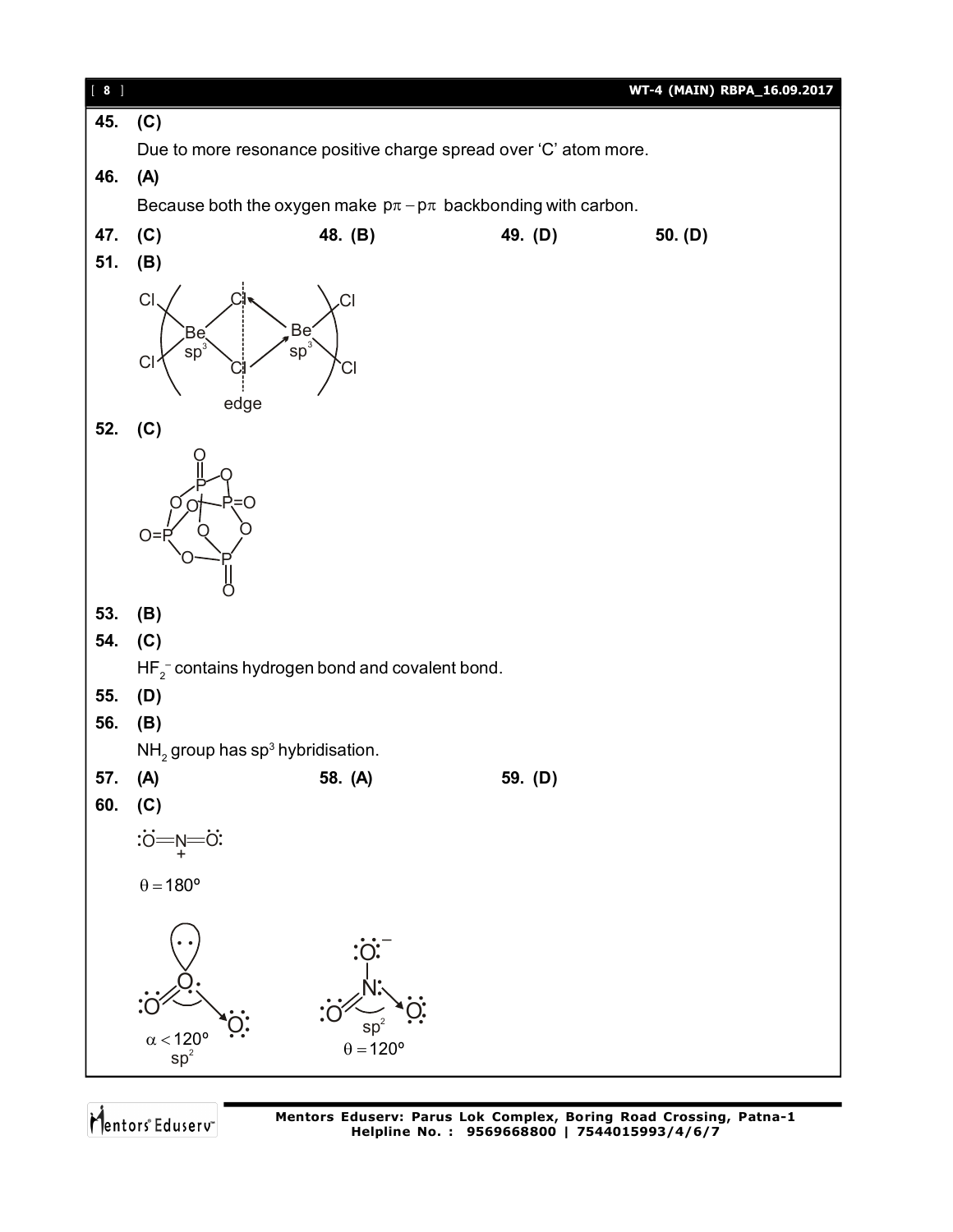#### **WT-4 (MAIN) RBPA\_16.09.2017** [ **9** ]

# **MATHEMATICS**

**61. (A)**

$$
\lim_{x\to0} \left( \frac{\sin 3x}{x^3} + \frac{a}{x^2} + b \right) = \lim_{x\to0} \left( \frac{\sin 3x + ax + bx^3}{x^3} \right) = \lim_{x\to0} \left( \frac{3 \frac{\sin 3x}{3x} + a + bx^2}{x^2} \right)
$$
  
For existence of limit,  $3 + a = 0 \implies a = -3$   

$$
\therefore I = \lim_{x\to0} \left( \frac{\sin 3x - 3x + bx^3}{x^3} \right) = 0
$$

$$
\implies \lim_{x\to0} \left( \frac{\sin 3x - 3x}{x^3} + b \right) = 0
$$

$$
\implies -\frac{27}{6} + b = 0 \implies b = \frac{9}{2}
$$
  
62. (C)  
Since of integral multiple of  $\pi = 0$   
63. (B)  
We have,
$$
3f(x) + 5f\left(\frac{1}{x}\right) = \frac{1}{x} - 3, \forall (x \neq 0) \in \mathbb{R}
$$
 $\dots(i)$ 
$$
\implies 3f\left(\frac{1}{x}\right) + 5f(x) = x - 3 \quad [\text{Replacing } x \text{ by } 1/x] \qquad \dots(ii)
$$
  
Multiplying Eq. (i) by 3 and Eq. (ii) by 5 and subtracting, we get  

$$
9f(x) - 25f(x) = \left(\frac{3}{x} - 9\right) - (5x - 15)
$$

$$
\Rightarrow -16f(x) = \frac{3}{x} - 5x + 6
$$

$$
\Rightarrow f(x) = \frac{1}{16} \left( -\frac{3}{x} + 5x - 6 \right), \forall (x \neq 0) \in \mathbb{R}
$$

**64. (C)**

$$
-1 \leq \frac{|x|-2}{3} \leq 1
$$

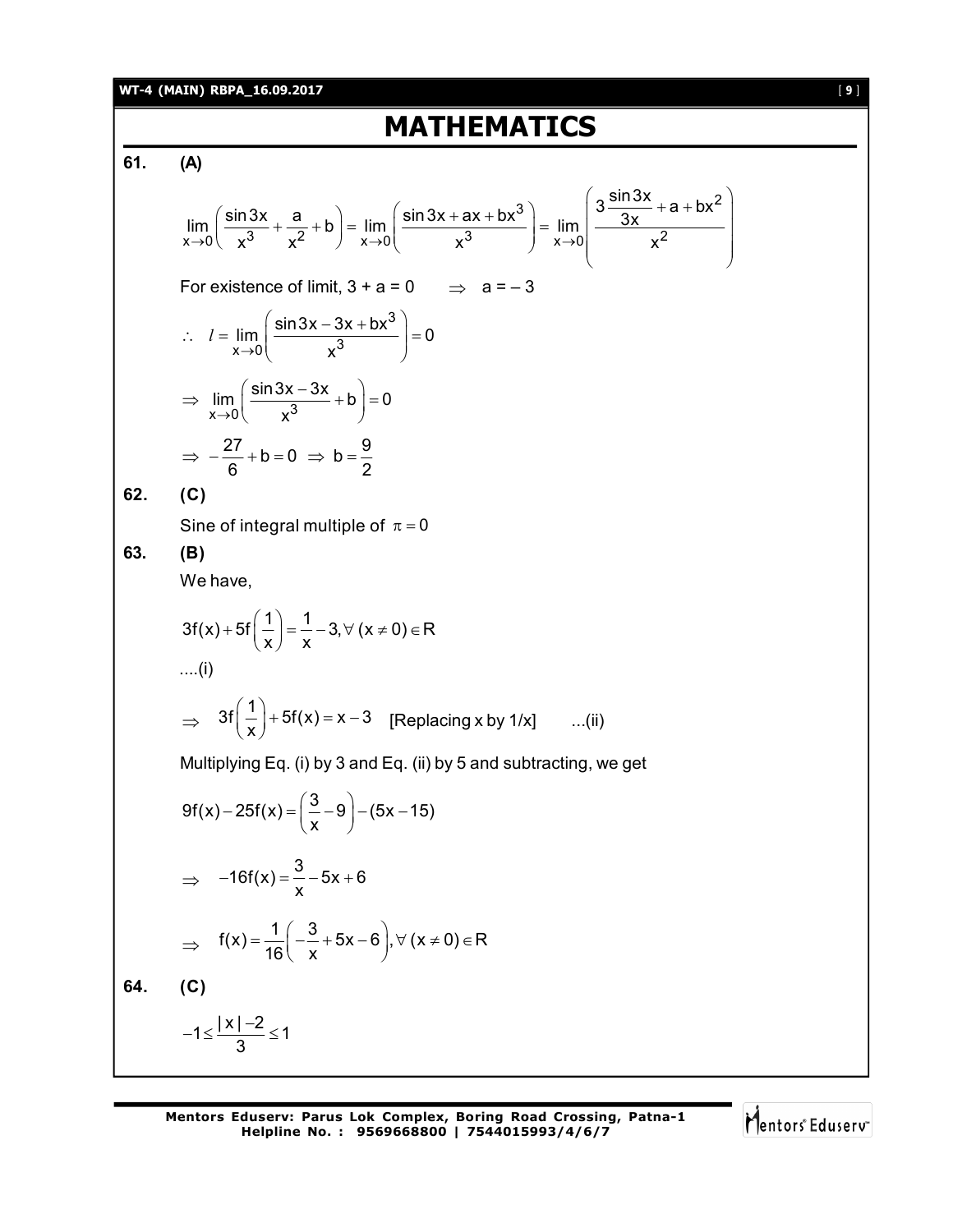#### [ **10** ] **WT-4 (MAIN) RBPA\_16.09.2017**

 $-3 \leq x \mid -2 \leq 3$  $-1 \le x \le 5$  $-5 \le x \le 5$ **65. (A)** Here G =  $\left(\frac{x_1 + x_2 + x_3}{2}, \frac{y_1 + y_2 + y_3}{2}\right)$  =  $\left(1, \frac{2}{x_1}\right)$  $3$   $3$   $1$   $3$  $=\left(\frac{x_1 + x_2 + x_3}{3}, \frac{y_1 + y_2 + y_3}{3}\right) \equiv \left(1, \frac{2}{3}\right).$ Now, centroid divides the line segment joining orthocentre H(h, k) and circumcentre into the ratio 2 : 1 internally.  $G\left(1,\frac{2}{3}\right) = \left(\frac{2\times0+1\times1}{2+1},\frac{2\times0+1\times1}{2+1}\right)$  $3$ )  $\begin{pmatrix} 2+1 & 2+1 \end{pmatrix}$  $\left(1,\frac{2}{3}\right)$  =  $\left(\frac{2\times0+1\times h}{2+1},\frac{2\times0+1\times k}{2+1}\right)$   $\Rightarrow$  H(h,k) = (3,2). **66. (B)** 1  $4x$  1  $2tan^{-1}$  $\left[\sin^{-1}\left(\frac{4x}{x^2+4}\right) + 2\tan^{-1}\left(-\frac{x}{2}\right)\right]$  $x^2 + 4$   $2$  $\left(-1\left(-\frac{4x}{x^2-4}\right)+2\tan^{-1}\left(-\frac{x}{2}\right)\right)$  $(x^2+4)$  (2)  $= \sin^{-1} \left| \frac{2}{(x^2)^2} \right| - 2 \tan^{-1}$  $\left|\frac{2 \cdot \frac{x}{2}}{-2}\right|$  - 2 tan<sup>-1</sup>/<sub>2</sub>  $\left(\frac{x}{2}\right)^2+1$  2  $-1$  2  $2$  $\begin{pmatrix} 2 & x \\ 2 & -1 \end{pmatrix}$  $\left(\frac{\frac{2}{2}}{\left(\frac{x}{2}\right)^2+1}\right)^{-1}$ = 2 tan<sup>-1</sup> $\frac{x}{2}$  -2tan<sup>-1</sup> $\frac{x}{2}$  = 0 2 2  $\frac{-1\frac{x}{2}}{-2\tan^{-1}\frac{x}{2}}=0$ Here  $\frac{x}{2}$  $\left| \frac{1}{2} \right| \leq 1$  $|x| \le 2 \Rightarrow -2 \le x \le 2$ **67. (A)**  $4\alpha - 5\beta = 20$  $x\alpha + y\beta = 9$  $xh + yk = h^2 + k^2$  $x+\alpha$ = $\mathcal{P}$  $\begin{pmatrix} \alpha \ \beta \ \gamma \end{pmatrix}$  $e^{2} + k^{2}$   $\sqrt{(h, k)}$ 9 h k  $h^2 + k^2$  $\frac{\alpha}{\alpha} = \frac{\beta}{\alpha} = \frac{\alpha}{\alpha}$  $^{+}$ 2,  $\sqrt{2}$ 9h  $h^2 + k^2$  $\alpha = \frac{1}{1}$  $\frac{1}{+k^2}$ ,  $\beta = \frac{1}{h^2 + k^2}$ 9k  $h^2 + k^2$  $\beta = \frac{1}{2}$  $\ddot{}$  $\frac{4(9h)}{2h^2 + k^2} - \frac{5(9k)}{h^2 + k^2} = 20$  $h^2 + k^2$   $h^2 + k^2$  $-\frac{O(O_1)}{1^2} = 2$  $\frac{24.7}{8.16} - \frac{26.64}{h^2 + k^2} = 20$   $\Rightarrow$  36h - 45k = 20(h<sup>2</sup> + k<sup>2</sup>)  $\Rightarrow$  20(x<sup>2</sup> + y<sup>2</sup>) = 36x - 45y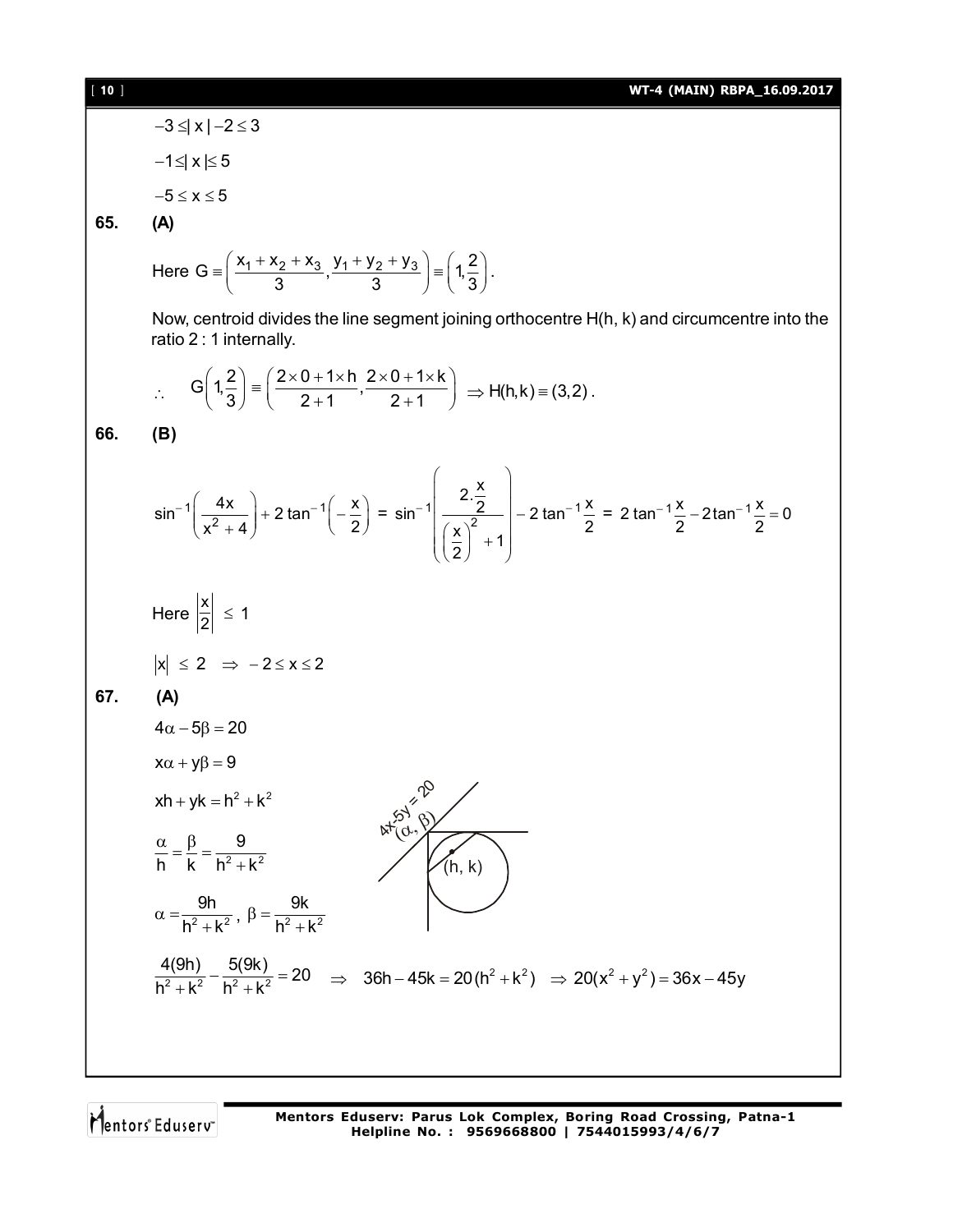**WT-4 (MAIN) RBPA\_16.09.2017** [ **11** ]

**68. (B)** 3 x  $\lim_{(x,0)} (\sqrt{(x+a)(x+b)(x+c)} - x)$  $\rightarrow \infty$  $(a + a)(x + b)(x + c) - x$  $3 + (a + b + c)v^2 + (ab + bc + ca)v + abc) - v^3$  $x \rightarrow \infty$  ((x+a)(x+b)(x+c))<sup>2/3</sup> + x<sup>2</sup> + x((x+a)(x+b)(x+c))<sup>1/3</sup>  $\lim \frac{(x^3 + (a + b + c)x^2 + (ab + bc + ca)x + abc) - x^2}{a^2a + b^2}$  $\rightarrow \infty ((x + a)(x + b)(x + c))^{2/3} + x^2 + x((x + a)(x + b)(x + c))$ =  $\lim \frac{(x^3 + (a+b+c)x^2 + (ab+bc+ca)x + abc) - x^2 + (ab+bc+ca)x + abc)}{2(2a-2)}$  $(x + a)(x + b)(x + c))^{2/3} + x^2 + x((x + a)(x + b)(x + c))$  $3 - x^3$  $2 + 2(1 + 1)^2$  $x - y = \frac{x^3 - y^3}{2}$  $x^2 + xy + y^2$  $\begin{pmatrix} x^3 - y^3 \\ y^3 - y^2 \end{pmatrix}$  $x^2 + xy + y^2$  $\ddot{\cdot}$ 2  $x \rightarrow \infty$  ((x+a)(x+b)(x+c))<sup>2/3</sup> + x<sup>2</sup> + x((x+a)(x+b)(x+c))<sup>1/3</sup>  $\lim$   $\frac{(a+b+c)x^2 + (ab+bc+ca)x + abc}{a^2}$  $\rightarrow \infty ((x + a)(x + b)(x + c))^{2/3} + x^2 + x((x + a)(x + b)(x + c))$ =  $\lim$   $\frac{(a+b+c)x^2 + (ab+bc+ca)x + a}{2(2-a)}$  $(x + a)(x + b)(x + c))^{2/3} + x^2 + x((x + a)(x + b)(x + c))$  $a + b + c$ 3  $=\frac{a+b+c}{2}$  (Dividing numerator and denominator by x<sup>2</sup>) **69. (D)** 1 2  $\cos^{-1} \frac{6x}{2}$  $1 + 9x$ - $\ddot{}$  $= -\frac{\pi}{2} + 2 \tan^{-1} 3x$ 2  $-\frac{\pi}{2} + 2 \tan^{-1}$  $\Rightarrow \frac{\pi}{2} - \sin^{-1}$  $\sin^{-1} \frac{6x}{1+9x^2}$ 2  $1 + 9x$  $\frac{\pi}{6}$  – sin<sup>-1</sup>  $\frac{6x}{x^2}$  =  $-\frac{\pi}{2}$  + 2 tan<sup>-1</sup> 3x 2  $-\frac{\pi}{2} + 2 \tan^{-1}$  $\Rightarrow$   $\sin^{-1} \frac{6x}{1+9x^2}$  $1 + 9x$ ÷  $+$ =  $\pi - 2 \tan^{-1} 3x$   $\implies$   $\sin^{-1} \frac{2.3x}{1 + (3x)^2} = \pi - 2 \tan^{-1} 3x$  $1 + (3x)$  $-1 \frac{2.5x}{\sqrt{2}} = \pi - 2 \tan^{-1}$  $^{+}$ Above is true when  $3x \ge 1 \Rightarrow x \ge \frac{1}{2}$ 3  $\geq$  $x \in \left[\frac{1}{2}, \infty\right]$ 3  $\in \left[\frac{1}{3}, \infty\right)$ **70. (A)**  $\frac{10}{}^{10}$  $\lim_{x\to\infty}$  coc<sup>-1</sup> a<sup>x</sup> a  $\cot^{-1}\left(\frac{\log_a x}{a}\right)$ Limit  $\frac{1}{2}$  x  $\sec^{-1}\left(\frac{a}{b}\right)$  $log_a x$ ÷  $\rightarrow \infty$  $\left(\frac{\log_{a} x}{x^{a}}\right)$  $\left(\frac{a^x}{\log_a x}\right)^x$  $\lim_{x\to\infty} \left( \frac{\log_a x}{x^a} \right) \to 0$ as  $\left(\frac{\log_a x}{x^a}\right) \rightarrow 0$  and x a a  $\left(\frac{a^x}{\log_a x}\right) \to \infty$  $\left(\frac{\overline{\log_{a}}}{\log_{a}}\right) \rightarrow \infty$  (using L'opital rule)  $\therefore$   $l =$ / 2 / 2  $\pi$  $\frac{11}{\pi/2}$  = 1 **71. (C)** Centre of the circles lies on  $x + y = 3a$ . let centres are  $(\alpha, 3a - \alpha)$  and  $(\beta, 3a - \beta)$  $\Rightarrow \alpha, \beta$  be the roots of equation

Mentors<sup>®</sup> Eduserv<sup>®</sup>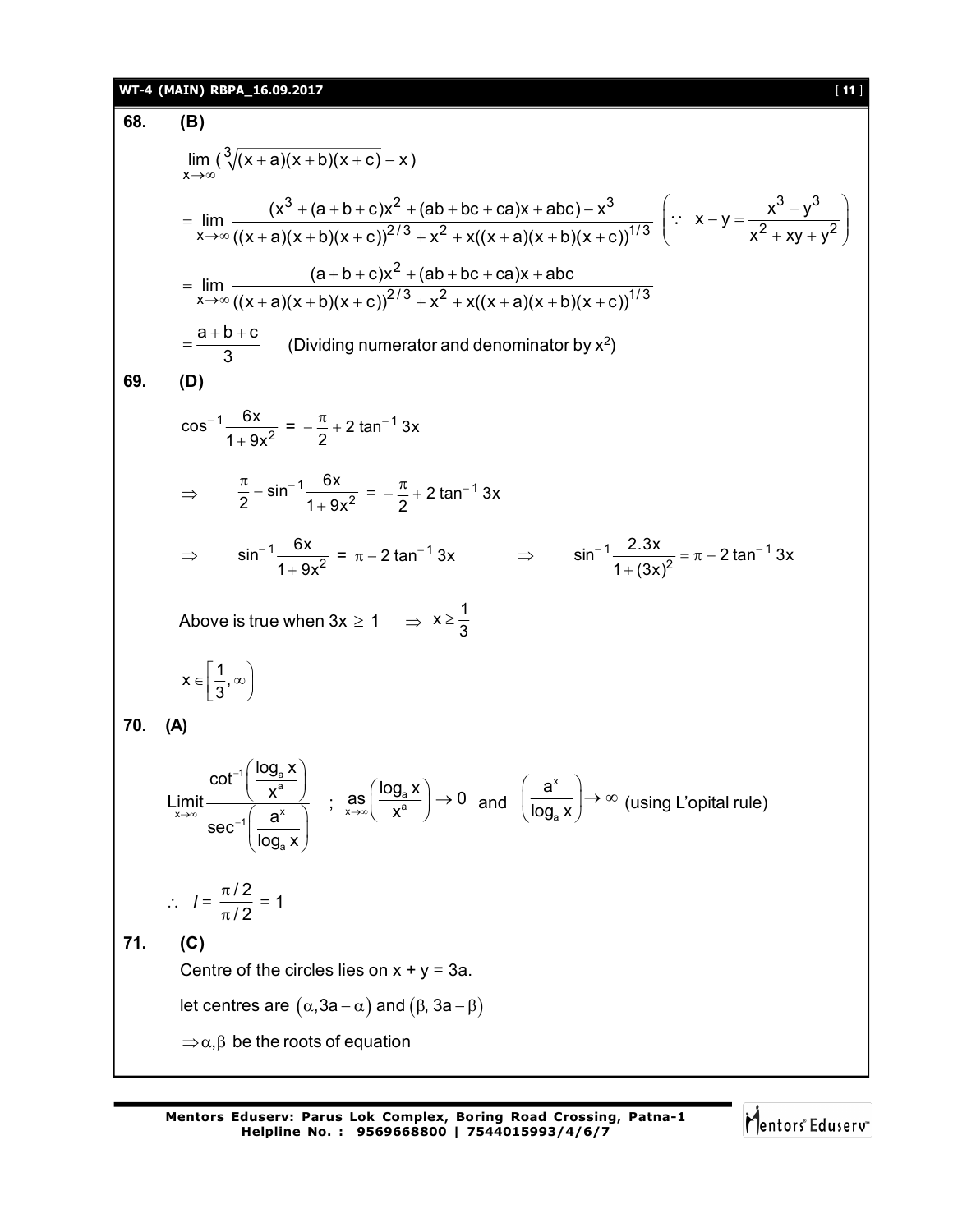[ **12** ] **WT-4 (MAIN) RBPA\_16.09.2017**

$$
(x-a)^2 + (2a-x)^2 = x^2
$$
\n
$$
\Rightarrow x^2 - 6ax + 5a^2 = 0
$$
\n
$$
a + \beta = 6a, \ \alpha\beta = 5a^2
$$
\n
$$
|\alpha - \beta| = 4a
$$
\n
$$
\Rightarrow C_1C_2 = \text{distance between centres } = 4\sqrt{2}a
$$
\n
$$
\text{(C)}
$$
\n
$$
\lim_{x \to 0} \frac{a}{x^6} \left[ 1 - \cos \frac{x^2}{2} - \cos \frac{x^2}{4} + \cos \frac{x^2}{2} \cos \frac{x^2}{4} \right]
$$
\n
$$
= \lim_{x \to 0} \frac{8}{x^8} \left[ \left( 1 - \cos \frac{x^2}{2} \right) - \cos \frac{x^2}{4} \left( 1 - \cos \frac{x^2}{2} \right) \right]
$$
\n
$$
= \lim_{x \to 0} \frac{8}{x^8} \left[ 1 - \cos \frac{x^2}{2} \right] \left( 1 - \cos \frac{x^2}{2} \right)
$$
\n
$$
= \lim_{x \to 0} \frac{8}{x^8} \left[ 1 - \cos \frac{x^2}{2} \right] \left( 1 - \cos \frac{x^2}{4} \right)
$$
\n
$$
= \lim_{x \to 0} \frac{8}{x^8} \left[ 2 \sin^2 \frac{x^2}{4} - 2 \sin^2 \frac{x^2}{8} \right]
$$
\n
$$
= \lim_{x \to 0} \frac{32}{x^8} \left[ \frac{\sin \frac{x^2}{4}}{\frac{x^2}{4}} \right]^2 \left( \frac{x^2}{4} \right)^2 \cdot \left( \frac{\sin \frac{x^2}{8}}{8} \right)^2 \cdot \left( \frac{x^2}{8} \right)^2 = \frac{1}{32}
$$
\n
$$
\text{73. (B)}
$$
\n
$$
\lim_{n \to \infty} \frac{4 \sqrt{n^6 + 2} - 3 \sqrt{n^2 + 1}}{\sqrt{3} \sqrt{n^4 + 2} - \sqrt[3]{n^3 + 1}} = \lim_{n \to \infty} \frac{n^{5/4} \sqrt{1 + \frac{2}{n^5}} - n^{2/3} \sqrt[3]{1 + \frac{1}{n^2}}
$$

Mentors<sup>\*</sup> Eduserv<sup>-</sup>

**Mentors Eduserv: Parus Lok Complex, Boring Road Crossing, Patna-1 Helpline No. : 9569668800 | 7544015993/4/6/7**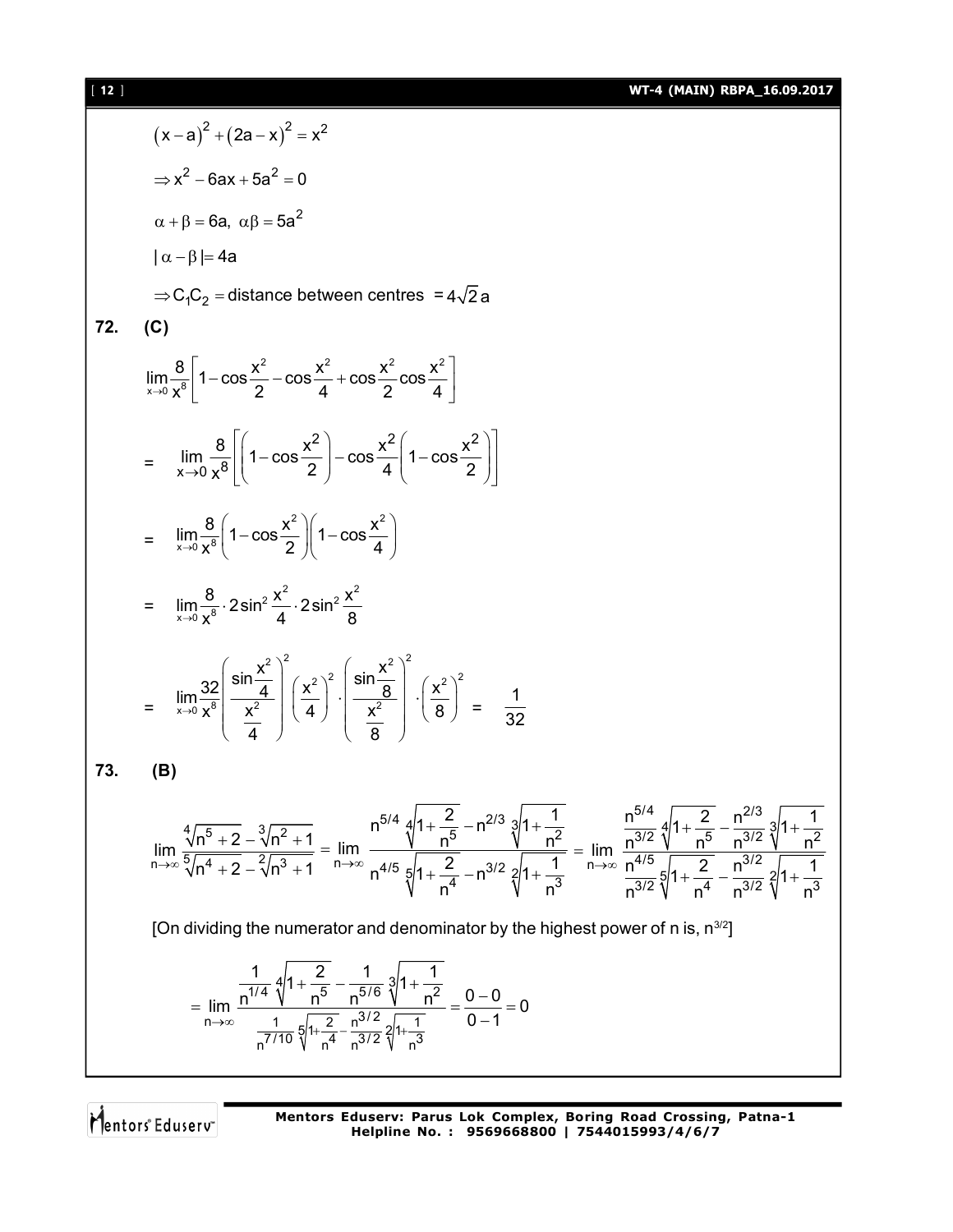#### **WT-4 (MAIN) RBPA\_16.09.2017** [ **13** ]

**74. (A)** Area of ABC is maximum when C is farthest from AB, i.e. when it is isosceles. **75. (B) 76. (D)** Centre (0, 0), radius =  $\frac{1}{2}$  $\frac{1}{2} \cdot \frac{3}{4}$  $\frac{3}{4}$ . 4a =  $\frac{3a}{2}$ 2 Equation of the circle is  $4(X^2 + y^2) = 9a^2$ ....(i) Equation of the parabols is  $y^2 = 4ax$  ....(ii) Solving (i) and (ii)  $x^2 + 4ax 9a^2$  $\frac{a}{4}$  = 0  $x = \frac{-4a \pm \sqrt{16a^2 + 9a^2}}{a}$ 2  $=\frac{-4a \pm 5a}{2}$ 2  $\therefore$   $x = a/2$  $\Rightarrow y = \pm \sqrt{2} a$  $\therefore$  The double ordinate = 2 $\sqrt{2}$  a  $\therefore$  area of the trapezium PL<sub>1</sub> L<sub>2</sub> Q =  $\frac{1}{2}(2\sqrt{2}a+4a)\frac{a}{2} = \left(\frac{2+\sqrt{2}}{2}\right)a^2$  $2^{(2)}$  2  $(2+\sqrt{2})$  $+4a\frac{a}{2} = \frac{2+a}{2} a$  $(2)$ **77. (A)** Slope of tangent at P is  $\frac{1}{\mathfrak{t}_1}$ 1  $\overline{t_1}$   $\Rightarrow$  cot  $\theta_1$  =  $t_1$ and at Q =  $\frac{1}{t_2}$ 1  $\overline{\mathrm{t}_2} \Rightarrow \cot \theta_2 = \mathrm{t}_2$ Slope of PQ =  $\frac{1}{t_1 + t_2}$ 2  $\overline{\mathfrak{t}_{1} + \mathfrak{t}_{2}} \Rightarrow$  Slope of OR is –  $t_1 + t_2$  $\frac{1}{2}$  = tan  $\phi$ (Note : angle in a semicircle is 90°)  $\Rightarrow$  tan  $\phi =$ 1  $\frac{1}{2}$  (cot  $\theta_1$  + cot $\theta_2$ )  $\Rightarrow$  cot $\theta_1$  + cot $\theta_2$  =  $-$  2tan $\phi$ **78. (A)** 2 x  $\lim$   $\int \sqrt{x^2 + 4x + x}$  $\lim_{x\to\infty} \left(\sqrt{x^2+4x}+x\right)$ 

**Mentors Eduserv: Parus Lok Complex, Boring Road Crossing, Patna-1 Helpline No. : 9569668800 | 7544015993/4/6/7**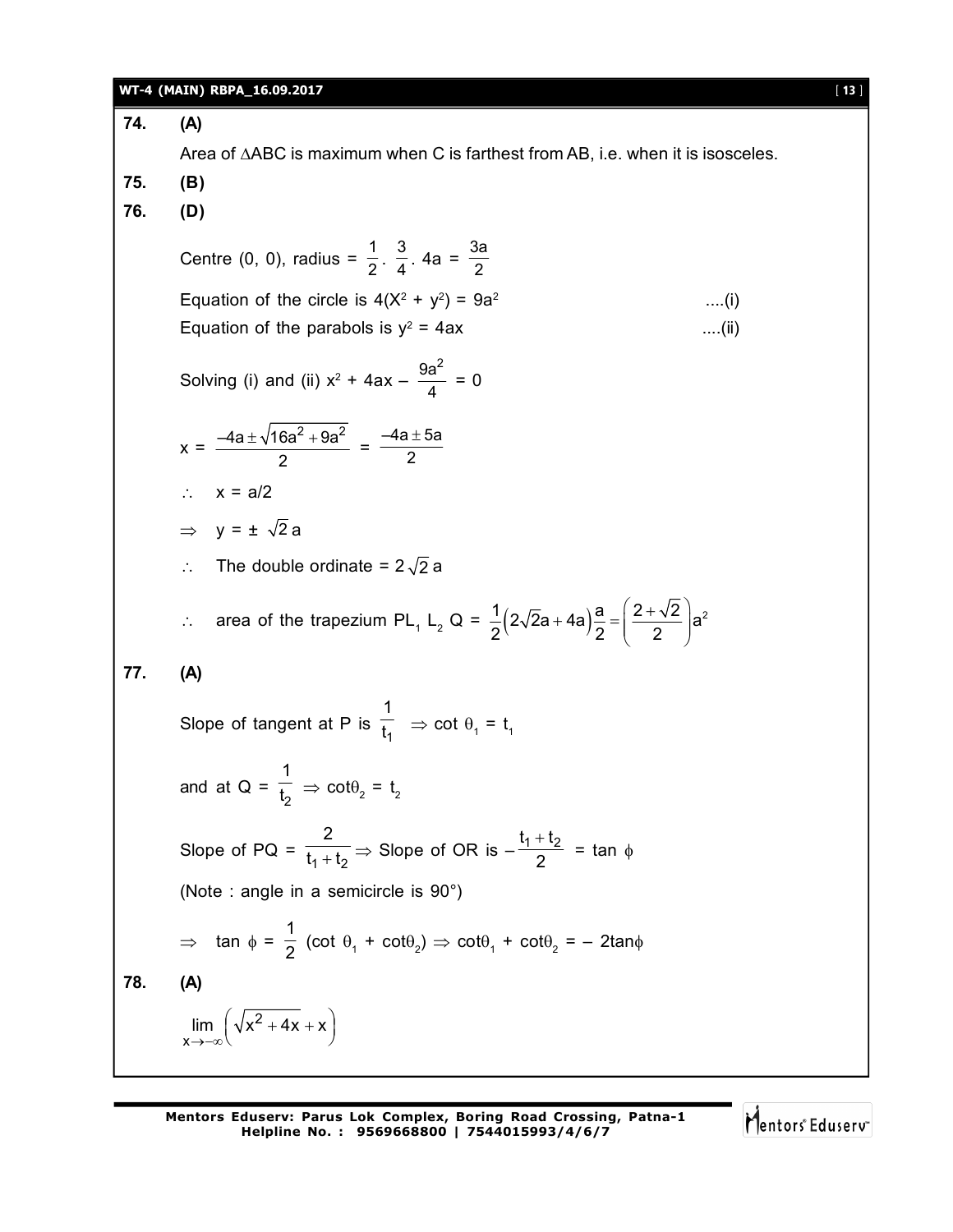[ **14** ] **WT-4 (MAIN) RBPA\_16.09.2017**

x  $\lim$   $\frac{4x}{\sqrt{2}}$  $x \int_1^2 1 + \frac{4}{1} + 1$ x  $\rightarrow -\infty$  $=$  $\left(\begin{array}{cc} 1 & 4 \end{array}\right)$  $-x\left[\sqrt{1 + \frac{1}{x}} + 1\right]$  $\begin{pmatrix} 0 & x & y \end{pmatrix}$  $=-2$ **79. (C)**  $y^2 = 6$  $\left(x-\frac{3}{2}\right)$ 2 Equation of directrix  $x -$ 3  $\frac{1}{2}$  =  $-$ 3  $\frac{1}{2}$  i.e.  $x = 0$ Let coordinate P be  $\left(\frac{3}{2} + \frac{3}{2}t^2, 3t\right)$ 2 2  $\therefore$  Coordinate of M are (0, 3t)  $\therefore$  MS =  $\sqrt{9+9t^2}$  $MP =$ 3  $\frac{1}{2}$  + 3  $\frac{1}{2}$  t<sup>2</sup>  $\therefore$  9 + 9t<sup>2</sup> =  $\left(\frac{3}{2} + \frac{3}{2}t^2\right)^2$  $\frac{3}{2} + \frac{3}{2}t^2$  = 9  $\frac{1}{4}$   $(1 + t^2)^2$  $\therefore$  4 = 1 + t<sup>2</sup>  $\therefore$  Length of side = 6 **80. (A)** 1  $x \rightarrow \infty$  x - $\lim (\sqrt{x} + 1 - \sqrt{x}) = 0 \Rightarrow \lim \cot^{-1}(\sqrt{x} + 1 - \sqrt{x})$ 2 - $\rightarrow \infty$   $X \rightarrow \infty$  $\overline{+1} - \sqrt{x}$ ) = 0  $\Rightarrow$  lim cot<sup>-1</sup>( $\sqrt{x+1} - \sqrt{x}$ ) =  $\frac{\pi}{2}$ and  $x$   $(x+1)^{X}$ 1  $x \rightarrow \infty$   $\left( x-1 \right)$  x- $\lim_{x \to 0} \left( \frac{2x+1}{1} \right)^x = \infty \implies \lim_{x \to 0} \sec^{-1} \left( \frac{2x+1}{1} \right)$  $x-1$   $x\rightarrow\infty$   $x-1$  2  $\overline{a}$  $\rightarrow \infty$   $\left( x-1\right)$   $x\rightarrow \infty$  $\left(\frac{2x+1}{x-1}\right)^{x} = \infty \implies \lim_{x \to \infty} \sec^{-1} \left(\frac{2x+1}{x-1}\right)^{x} = \frac{\pi}{2}$  $\therefore$  Required limit = 1 **81. (B)** Since  $\angle$ TSP =  $\angle$ TSQ and  $ST^2 = SP.SQ$ Now in  $\triangle$ TSP and  $\triangle$ TSQ **P S Q T**  $\theta$  $\theta$ ST TQ  $\mathsf{sin} \angle \mathsf{TQS}$  sin $\angle \mathsf{TSQ}$  $\frac{1}{\angle TQS} = \frac{1}{\sin \angle TSQ}$  ------ (1) and ST TP  $\mathsf{sin} \angle \mathsf{TPS}$   $\mathsf{sin} \angle \mathsf{TSP}$  $\frac{1}{\angle TPS} = \frac{1}{\sin \angle TSP}$  ------ (2)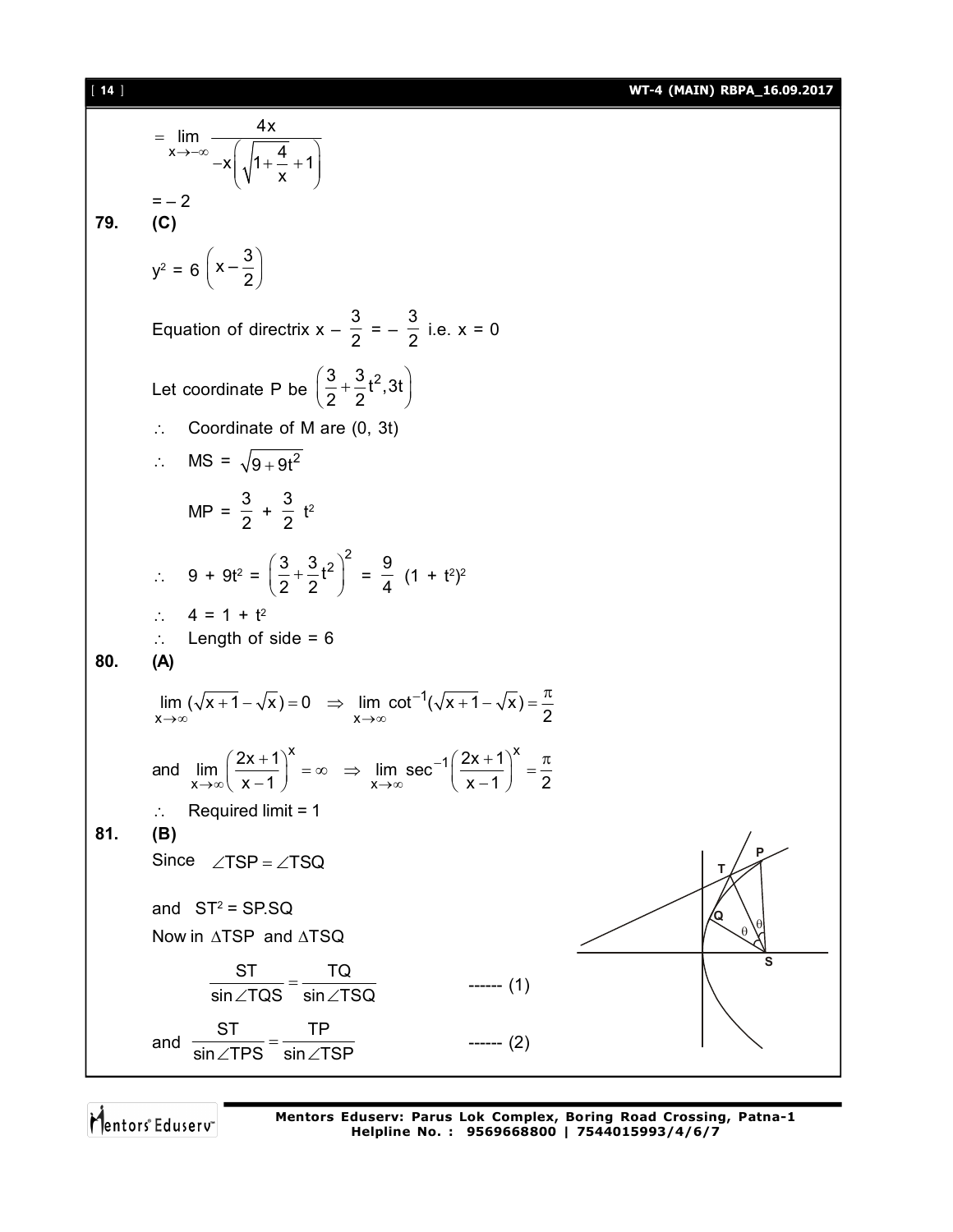#### **WT-4 (MAIN) RBPA\_16.09.2017** [ **15** ]

divide (2) by (1)  $\frac{\sin \angle TQS}{\sin \angle TDS} = \frac{TP}{TO} = 2$  or  $\frac{1}{2}$  $sin \angle TPS$  TQ 2  $\frac{\angle TQS}{\angle TDS} = \frac{TP}{TO} = 2$  $\angle$ which is given by option (B) **82. (C)**  $f(x) = \sin^{-1} x - \frac{\pi}{2} - \tan^{-1} x + (x + 1)^2 + 5$ 2  $1 = \sin^{-1} x - \left(\frac{\pi}{2} - \tan^{-1} x\right) + (x + 1)^2 + 5 = \sin^{-1} x + \tan^{-1} x - \frac{\pi}{2} + (x + 1)^2 + 5$ 2  $= \sin^{-1} x + \tan^{-1} x - \frac{\pi}{2} + (x + 1)^2 + \frac{\pi}{2}$ Domain of  $f(x)$  is  $[-1, 1]$  and  $f(x)$  is increasing in  $[-1, 1]$  $f(-1) = \frac{-5\pi}{4} + 5$ ,  $f(1) = \frac{\pi}{4} + 9$  $4 \t 4 \t 4$  $(-1) = \frac{-5\pi}{4} + 5$ ,  $f(1) = \frac{\pi}{4} + 5$  $\therefore$  Range of f(x) is  $\frac{5\pi}{1}$  + 5,  $\frac{\pi}{1}$  + 9  $4 \t 4$  $\left[\frac{-5\pi}{4} + 5, \frac{\pi}{4} + 9\right]$  $\Rightarrow$  a + b =  $-\pi$  + 14  $\Rightarrow$  [a + b] = 10 **83. (D)** Sami latus rectum is H.M. of two segments of focal chord. 2a =  $\frac{2.3.5}{2}$   $\Rightarrow$  a =  $\frac{15}{3}$ 8 8  $\Rightarrow$  a = -**84. (A)**  $a = 2$ Equation of LH  $y - 2a = -\frac{1}{2}(x - a)$ 2  $-2a = -\frac{1}{2}(x - a)$ (a, 2a) O N H L  $(10, 4\sqrt{5})$  $H(5a, 0)$ (a, -2a)  $y = 0$ ;  $x = 5a$  $y^2 = 40a = 80$  $v = \pm 4\sqrt{5}$ **85. (B)** parabola's  $y = x^2 + 1$  and  $x = y^2 + 1$  are symmetrical about  $y = x$  $\therefore$  tangent of point A is paralle to  $y = x$ dy  $\frac{dy}{dx}$  = 2x  $\implies$  2x = 1 $\implies$  x = 1  $\frac{1}{2}$  and y = 5 4 A  $\left(\frac{1}{2}, \frac{5}{4}\right)$  and B  $\left(\frac{5}{4}, \frac{1}{2}\right)$  $4^{\degree}2$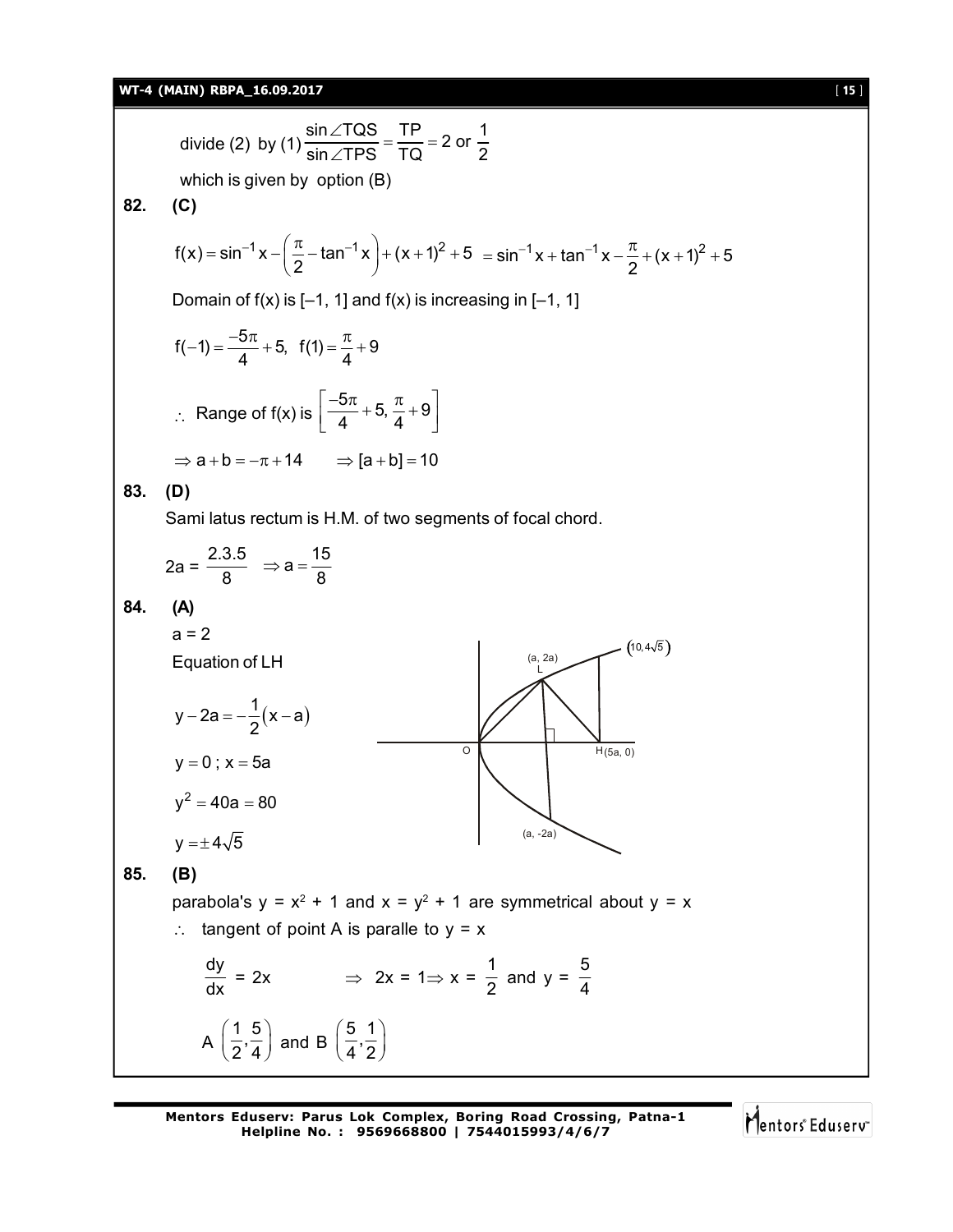